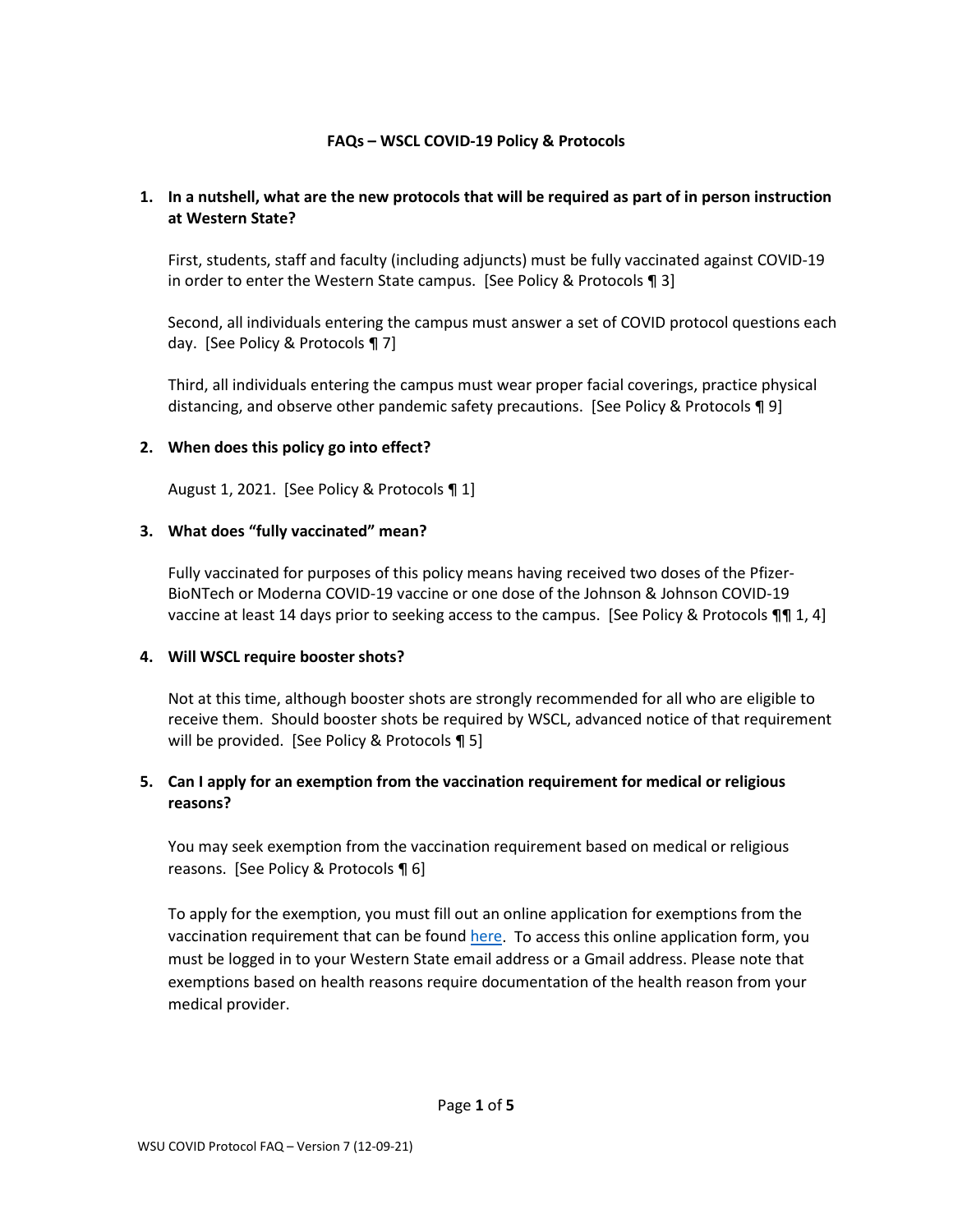If you do not apply for and receive an exemption from the vaccination requirement you must be vaccinated in order to enter the campus.

## **6. If I am exempt from the vaccination requirement are there other requirements I must meet to gain access to the campus?**

Yes, if you have received an exemption from the vaccination requirement you must show proof of a negative COVID test taken at your expense within the last week. [See Policy & Protocols  $\P6$ 

All other COVID policy requirements apply, including answering the daily protocol questions, wearing masks and physical distancing apply. [See Policy & Protocols ¶¶ 7, 9]

## **7. Can I attend classes online to avoid the vaccination or testing requirements?**

No. There will be a very small number of classes offered online, but it will not be possible for a student to enroll in a fully online program of study. [See Policy & Protocols ¶ 17]

## **8. What do I need to do to prove that I am fully vaccinated or that I have a negative COVID test?**

All students, staff and faculty must download a smartphone app called CLEAR. Instructions for downloading and using the CLEAR app may be foun[d here.](https://drive.google.com/file/d/1tWYcMnVRZojGtcC88FqPE_KEY5h23g8n/view?usp=sharing)

Proof of vaccination will be accomplished by uploading a picture of your CDC vaccination card or a QR code from the State of California through the app, the authenticity of which will then be verified by CLEAR. [See Policy & Protocols ¶ 3]

For individuals who receive an exemption from the vaccination requirement, a weekly negative COVID test is required in lieu of vaccination. If your COVID-19 test is taken through one of the testing entities listed [here,](https://drive.google.com/file/d/196rjd0aQnm3rsRCcpLqbM2g_sJ2niBEb/view?usp=sharing) you will be able to link the negative test results to the CLEAR app at the beginning of each week to satisfy the negative test requirement for the week. [See Policy & Protocols ¶ 6]

Please remember when planning to take your COVID test that it can take several days for the test results to be available to you. So if you need to attend classes on Monday, you should take the test far enough in advance of Monday to make sure you will have test results by Monday.

## **9. How will entering the campus each day work, will I have to fill out a paper form each day answering the health questions, and will there be long lines to gain entrance to the campus?**

The CLEAR app will provide a quick and easy way to gain entrance to the campus. The first time you prepare to enter the campus each day you will open the CLEAR app, and after it verifies your identity through facial recognition it will ask you the three COVID protocol questions that all individuals entering the campus must answer.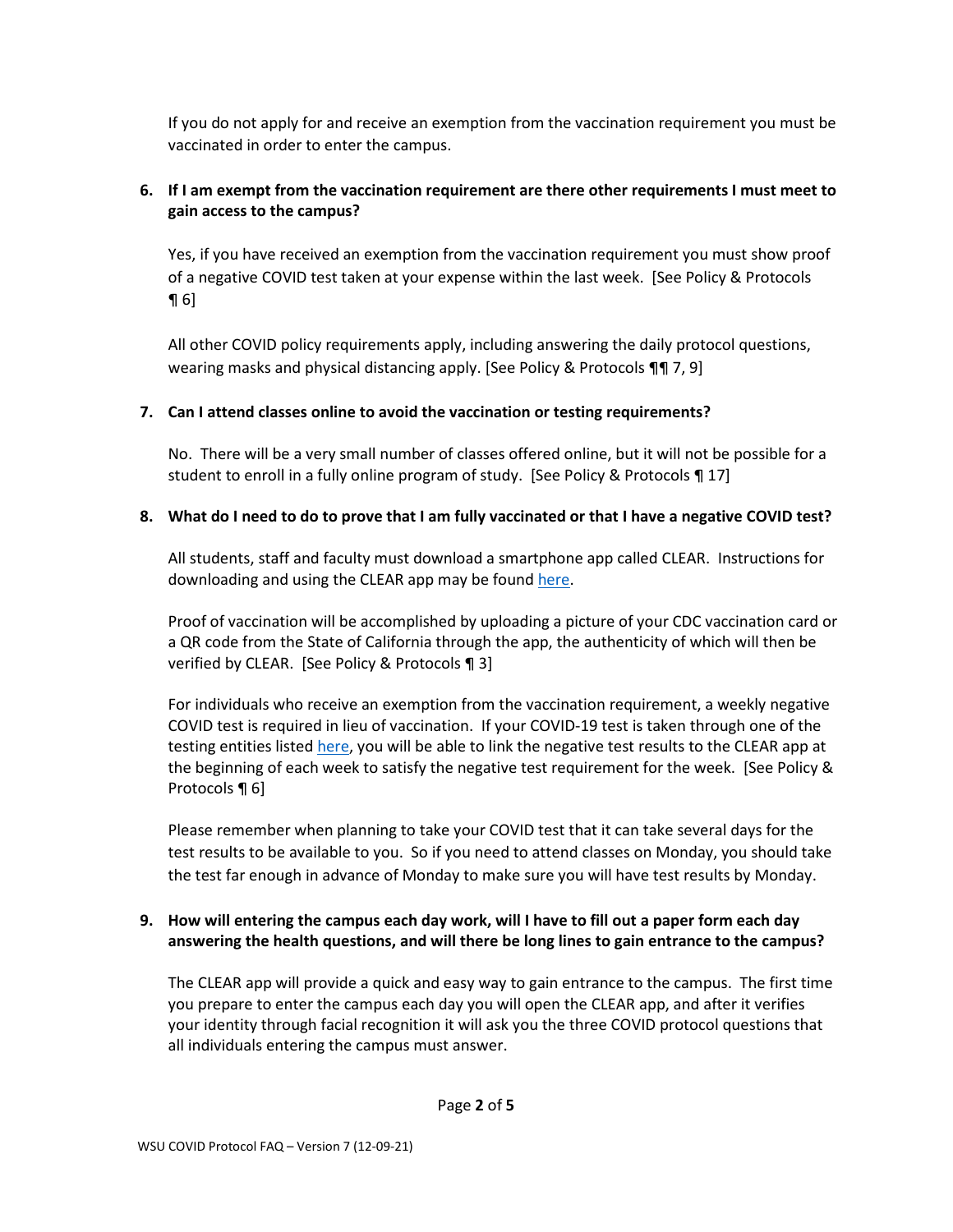Then, if you are fully vaccinated and that has been verified by CLEAR, the app will produce a green screen with your name and photo, which can be quickly shown to campus security as you enter the building.

For those who are exempt from the vaccination requirement, if you have received a negative COVID test through one of the testing entities that works with CLEAR (see list [here\)](https://drive.google.com/file/d/196rjd0aQnm3rsRCcpLqbM2g_sJ2niBEb/view?usp=sharing) you will be able to link your negative test results to the CLEAR app, and that information, coupled with your daily answers to the COVID protocol questions, will give you green screen access to the campus for the week following that negative COVID test. You will need to upload a new negative test each week.

[See Policy & Protocols ¶ 7]

## **10. Does it matter which entrance I use to access the buildings?**

The library building (#8) will have only one entrance. The front building (#9) will have two entrances, the main lobby entrance in front, and a side entrance. To facilitate quick access to the front building, students entering with the CLEAR app should all use the "side" entrance (signs will lead the way). Visitors who are entering the building without the CLEAR app will have a slightly longer entry process and will therefore be directed to the front entrance, so as not to delay students entering the building from the side entrance.

## **11. What if I need to go from one campus building to the other, or leave the building and then wish to return?**

Once you have answered the COVID protocol questions, those answers are good for the next twelve hours. So, if you have already uploaded proof of vaccination or, for those who are exempt from the vaccination requirement, a negative COVID test within the week, your answers to the COVID protocol questions will give you a green screen that you can continue to use to reenter the campus or move from building to building, simply by displaying the green screen to campus security. [See Policy & Protocols ¶ 8]

If your twelve-hour window for your answers to the COVID protocol questions has expired, you need only answer the three questions again to regain the green screen needed to enter the campus.

## **12. What if I didn't get tested at one of the entities on the CLEAR app list?**

If your negative COVID test did not come from one of the test entities on the CLEAR list, you will need to email a copy of your COVID test results to the Senior Assistant Dean of Student Services, Donna Espinoza [\(despinoza@wsulaw.edu\)](mailto:despinoza@wsulaw.edu). She will then put your name on a list for campus security so they know you have a negative test. You will also need to fill out a paper version of the COVID protocol questions.

#### **13. What if I don't get fully vaccinated until after the semester starts?**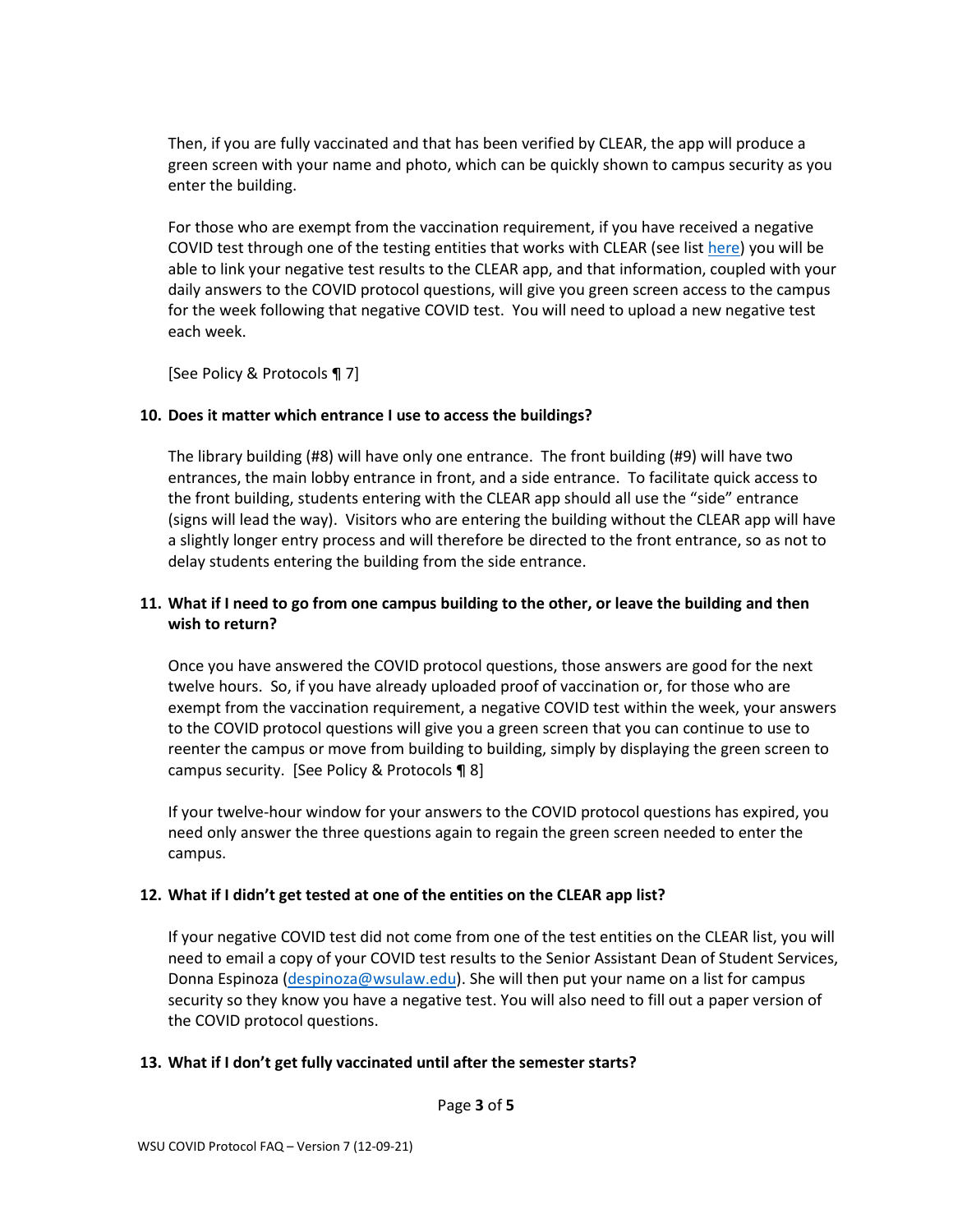You will not be treated as fully vaccinated until 14 days have elapsed after the last vaccine shot was administered (the second shot for Pfizer-BioNTech and Moderna, or the first shot for Johnson & Johnson – see FAQ #3, above). Until you are fully vaccinated, you will need an exemption from the vaccination requirement and a negative COVID test must be produced each week (See FAQ #6, above).

### **14. What rules will apply to visitors to the campus?**

Visitors to the campus should contact the department they wish to visit in advance of their visit to inquire about COVID protocols. At a minimum visitors will be required to undergo a temperature check and answer the COVID protocol questions, and adhere to masking and social distancing protocols. [See Policy & Protocols ¶ 15]

## **15. What happens if I forget/lose my smartphone?**

You should notify Student Services immediately. Until you are able to retrieve/replace your smartphone, you will need to follow the requirements for visitors (see FAQ #14, above).

## **16. Will I be identified to other students, staff or faculty as being vaccinated or exempt from vaccination?**

No. In compliance with law, all information concerning proof of vaccination or COVID test results will be maintained on secure servers not accessible to anyone at Western State. Should you apply for an exemption from vaccination, the information you provide in that application will be accessible only to the Senior Assistant Dean of Student Services. When you display the CLEAR app to campus security you will be revealing nothing more than that you have answered the COVID protocol questions in the negative, and either have provided proof of vaccination or a negative COVID test. [See Policy & Protocols ¶¶ 3, 6, 7]

## **17. What if I test positive, have symptoms, or have close contact with someone with COVID?**

If you test positive for COVID-19, experience symptoms of COVID-19 or come into close contact (within six feet for at least fifteen minutes) with someone you believe has COVID-19, you should report this immediately on a confidential reporting form that may be accessed online [here.](https://forms.gle/CQXfvAE6i1T6hMHA6) Please note that to access this online reporting form you must be logged in to your Western State email address or a Gmail address.

You should immediately begin implementing quarantine requirements (for those who may have been exposed to other infected individuals) or isolation requirements (for those with COVID or COVID symptoms), following the CDC guidelines articulate[d here.](https://www.cdc.gov/coronavirus/2019-ncov/if-you-are-sick/quarantine.html?CDC_AA_refVal=https%3A%2F%2Fwww.cdc.gov%2Fcoronavirus%2F2019-ncov%2Fif-you-are-sick%2Fisolation.html) [See Policy & Protocols ¶¶ 10, 11]

#### **18. How can I attend class if I am required to isolate or quarantine?**